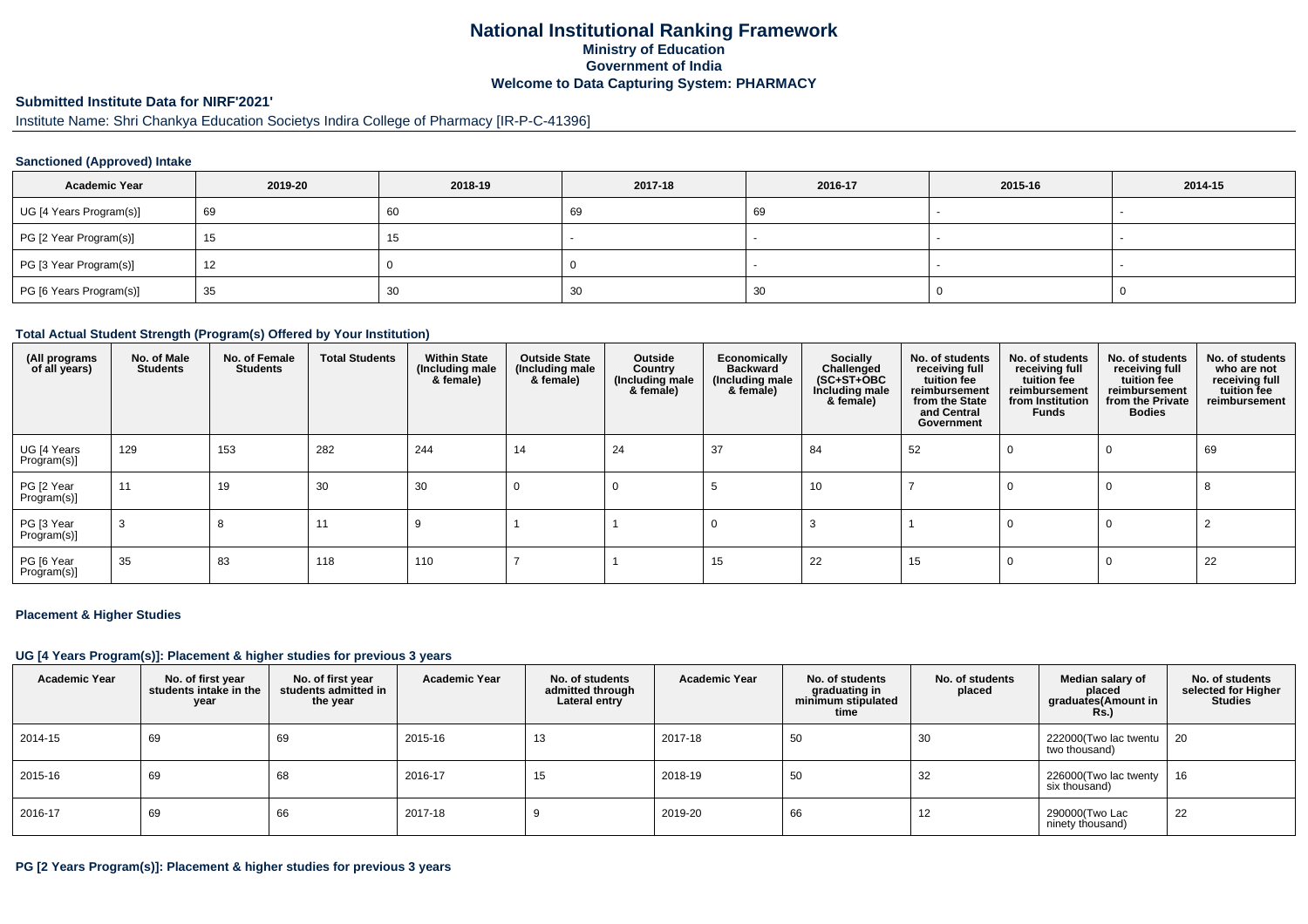| <b>Academic Year</b> | No. of first year<br>students intake in the<br>year | No. of first year<br>students admitted in<br>the year | <b>Academic Year</b> | No. of students graduating in minimum<br>stipulated time | No. of students<br>placed | Median salary of<br>placed<br>graduates(Amount in<br><b>Rs.)</b> | No. of students<br>selected for Higher<br><b>Studies</b> |
|----------------------|-----------------------------------------------------|-------------------------------------------------------|----------------------|----------------------------------------------------------|---------------------------|------------------------------------------------------------------|----------------------------------------------------------|
| 2016-17              | 15                                                  | 13                                                    | 2017-18              | 13                                                       |                           | 201600(Two lac one<br>thousand and six<br>hundred)               |                                                          |
| 2017-18              | 15                                                  | 15                                                    | 2018-19              | 15                                                       |                           | 222000(Two lac twenty<br>two thousand)                           |                                                          |
| 2018-19              | 15                                                  | 15                                                    | 2019-20              | 15                                                       |                           | 280000(Two lac eighty<br>thousand)                               |                                                          |

# **PG [3 Years Program(s)]: Placement & higher studies for previous 3 years**

| <b>Academic Year</b> | No. of first year<br>students intake in the<br>year | No. of first year<br>students admitted in<br>the year | <b>Academic Year</b> | No. of students<br>admitted through<br>Lateral entry | <b>Academic Year</b> | No. of students<br>graduating in<br>minimum stipulated<br>time | No. of students<br>placed | Median salary of<br>placed<br>graduates(Amount in<br><b>Rs.)</b> | No. of students<br>selected for Higher<br>Studies |
|----------------------|-----------------------------------------------------|-------------------------------------------------------|----------------------|------------------------------------------------------|----------------------|----------------------------------------------------------------|---------------------------|------------------------------------------------------------------|---------------------------------------------------|
| 2015-16              |                                                     |                                                       | 2016-17              |                                                      | 2017-18              |                                                                |                           | O(Zero)                                                          |                                                   |
| 2016-17              |                                                     |                                                       | 2017-18              |                                                      | 2018-19              |                                                                |                           | O(Zero)                                                          |                                                   |
| 2017-18              |                                                     |                                                       | 2018-19              |                                                      | 2019-20              |                                                                |                           | O(Zero)                                                          |                                                   |

# **PG [6 Years Program(s)]: Placement & higher studies for previous 3 years**

| <b>Academic Year</b> | No. of first year $ $ students intake in the<br>year | No. of first year<br>students admitted in<br>the year | <b>Academic Year</b> | No. of students graduating in minimum<br>stipulated time | No. of students<br>placed | Median salary of<br>placed<br>graduates(Amount in<br><b>Rs.)</b> | No. of students<br>selected for Higher<br><b>Studies</b> |
|----------------------|------------------------------------------------------|-------------------------------------------------------|----------------------|----------------------------------------------------------|---------------------------|------------------------------------------------------------------|----------------------------------------------------------|
| 2012-13              |                                                      |                                                       | 2017-18              |                                                          |                           | O(Zero)                                                          |                                                          |
| 2013-14              |                                                      |                                                       | 2018-19              |                                                          |                           | O(Zero)                                                          |                                                          |
| 2014-15              |                                                      |                                                       | 2019-20              |                                                          |                           | O(Zero)                                                          |                                                          |

### **Ph.D Student Details**

| Ph.D (Student pursuing doctoral program till 2019-20 Students admitted in the academic year 2020-21 should not be entered here.) |                       |                                                            |         |  |  |
|----------------------------------------------------------------------------------------------------------------------------------|-----------------------|------------------------------------------------------------|---------|--|--|
|                                                                                                                                  | <b>Total Students</b> |                                                            |         |  |  |
| Full Time                                                                                                                        |                       |                                                            |         |  |  |
| Part Time                                                                                                                        |                       |                                                            |         |  |  |
|                                                                                                                                  |                       | No. of Ph.D students graduated (including Integrated Ph.D) |         |  |  |
|                                                                                                                                  | 2019-20               | 2018-19                                                    | 2017-18 |  |  |
| Full Time                                                                                                                        |                       |                                                            |         |  |  |
| Part Time                                                                                                                        |                       |                                                            |         |  |  |

# **Financial Resources: Utilised Amount for the Capital expenditure for previous 3 years**

| <b>Academic Year</b> |                        |                        |                        |
|----------------------|------------------------|------------------------|------------------------|
|                      | 2019-20                | 2018-19                | 2017-18                |
|                      | <b>Utilised Amount</b> | <b>Utilised Amount</b> | <b>Utilised Amount</b> |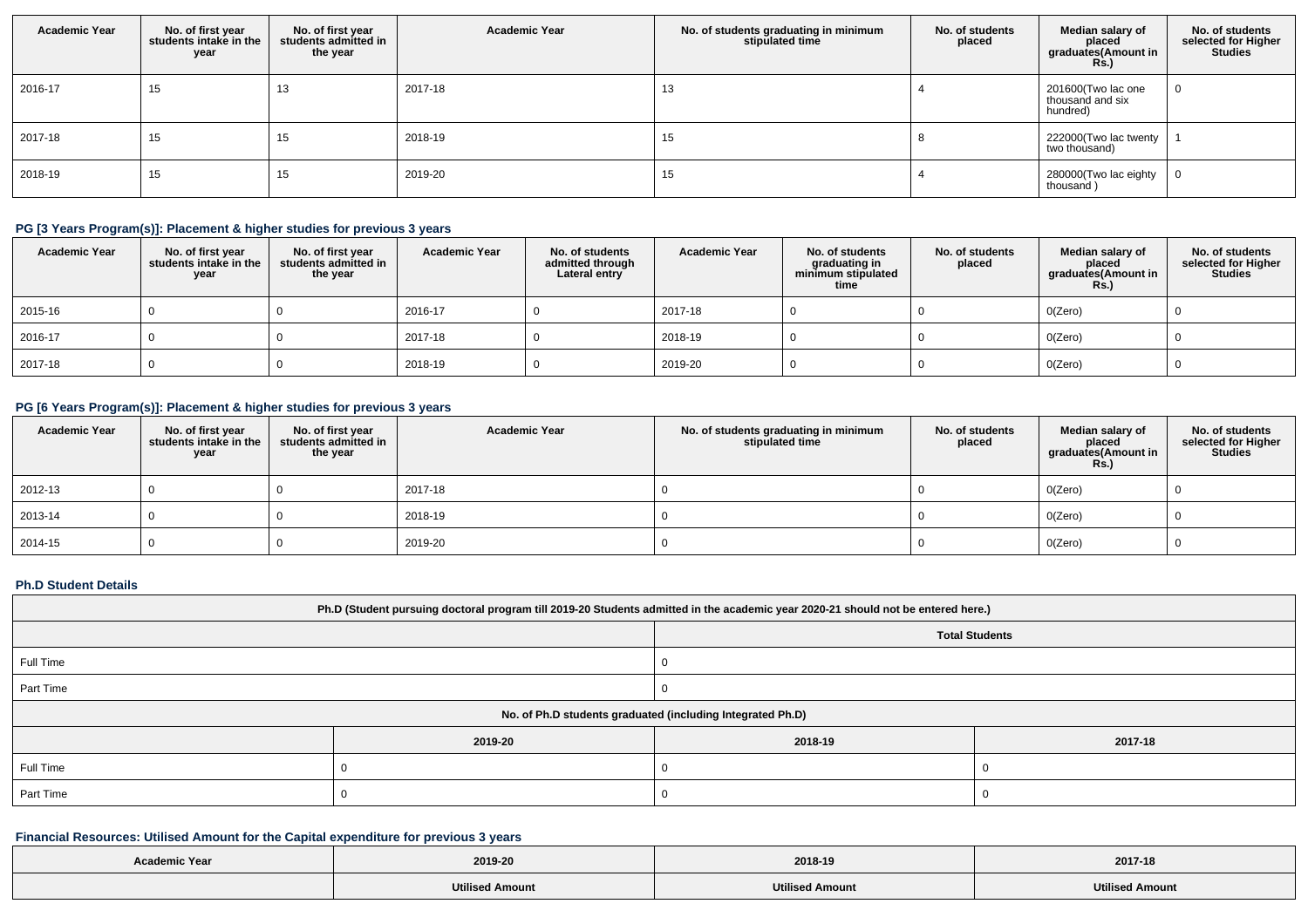| Annual Capital Expenditure on Academic Activities and Resources (excluding expenditure on buildings) |                                                                             |                                                                          |                                                                                |  |  |  |
|------------------------------------------------------------------------------------------------------|-----------------------------------------------------------------------------|--------------------------------------------------------------------------|--------------------------------------------------------------------------------|--|--|--|
| Library                                                                                              | 1632949 (Sixteen lacs thirtytwo thousand nine hundred and<br>forty nine)    | 623739 (Six lac twenty three thous and seven hundred and<br>thirty nine) | 341262 (Three Lac forty one thous and two hundred sixty two)                   |  |  |  |
| New Equipment for Laboratories                                                                       | 1585470 (Fifteen lac eighty five thousand four hundred and<br>seventy)      | 1900463 (Nineteen Lac four hundr ed and sixty three)                     | 14072680 (One crore forty lac seve nty two thousand six<br>hundred and eighty) |  |  |  |
| Other expenditure on creation of Capital Assets (excluding<br>expenditure on Land and Building)      | 1572847 (Fifteen lac seventy two thousand eight hundred and<br>forty seven) | 502855 (Five Lac two thousand eight hundred and fifty five)              | 517530 (ive lac seventeen thousa nd five hundred and thirty)                   |  |  |  |

## **Financial Resources: Utilised Amount for the Operational expenditure for previous 3 years**

| <b>Academic Year</b>                                                                                                                                                                            | 2019-20                                                                                   | 2018-19                                                                                   | 2017-18                                                                           |  |  |  |  |
|-------------------------------------------------------------------------------------------------------------------------------------------------------------------------------------------------|-------------------------------------------------------------------------------------------|-------------------------------------------------------------------------------------------|-----------------------------------------------------------------------------------|--|--|--|--|
|                                                                                                                                                                                                 | <b>Utilised Amount</b>                                                                    | <b>Utilised Amount</b>                                                                    | <b>Utilised Amount</b>                                                            |  |  |  |  |
| <b>Annual Operational Expenditure</b>                                                                                                                                                           |                                                                                           |                                                                                           |                                                                                   |  |  |  |  |
| Salaries (Teaching and Non Teaching staff)                                                                                                                                                      | 25943187 (Two crore fiffty nine lac forty three thousand one<br>hundred and eighty seven) | 25934722 (Two crore fifty nine lac t hirty four thousand seven<br>hundred and twenty two) | 24608195 (Two crore forty six lac ei ght thousand one hundred<br>and ninety five) |  |  |  |  |
| Maintenance of Academic Infrastructure or consumables and<br>other running expenditures (excluding maintenance of hostels<br>and allied services, rent of the building, depreciation cost, etc) | 20395801 (Two crore three lacs fifty eight thousand and one<br>rupee)                     | 23266288 (Two crore thirty two lac sixty six thousand two<br>hundred an d eighty eight)   | 8169037 (Eighty one lac sixty nine t housand and thirty seven)                    |  |  |  |  |
| Seminars/Conferences/Workshops                                                                                                                                                                  | 135233 (One lac thirty five thousand two hundred and thirty<br>three)                     | 120207 (One lac twenty thousand t wo hundred and seven)                                   | 92010 (Ninety two thousand and T en)                                              |  |  |  |  |

#### **IPR**

| Calendar year            | 2019 | 2018 | 2017 |
|--------------------------|------|------|------|
| No. of Patents Published |      |      |      |
| No. of Patents Granted   |      |      |      |

## **Sponsored Research Details**

| <b>Financial Year</b>                    | 2019-20 | 2018-19                      | 2017-18               |
|------------------------------------------|---------|------------------------------|-----------------------|
| Total no. of Sponsored Projects          |         |                              |                       |
| Total no. of Funding Agencies            |         |                              |                       |
| Total Amount Received (Amount in Rupees) |         | 225000                       | 75000                 |
| Amount Received in Words                 | Not Yet | Two Lac twenty Five Thousand | Seventy Five Thousand |

## **Consultancy Project Details**

| <b>Financial Year</b>                    | 2019-20             | 2018-19                            | 2017-18        |  |  |
|------------------------------------------|---------------------|------------------------------------|----------------|--|--|
| Total no. of Consultancy Projects        |                     |                                    |                |  |  |
| Total no. of Client Organizations        |                     |                                    |                |  |  |
| Total Amount Received (Amount in Rupees) | 94000               | 108600                             | 8000           |  |  |
| Amount Received in Words                 | Ninety Four Thosand | One Lac Eight Thousand Six hundred | Eight Thousand |  |  |

## **PCS Facilities: Facilities of physically challenged students**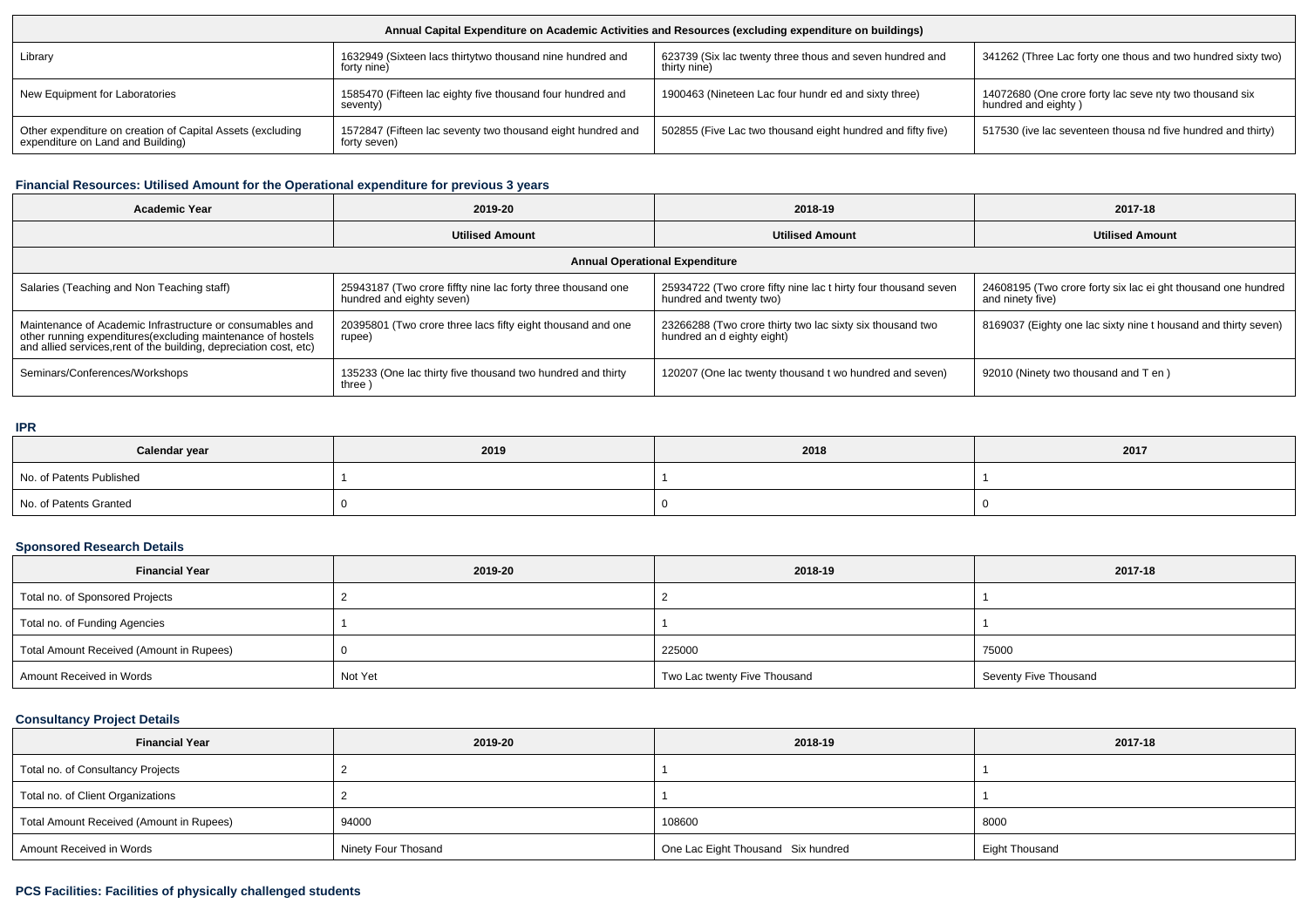| 1. Do your institution buildings have Lifts/Ramps?                                                                                                        | Yes, more than 80% of the buildings |
|-----------------------------------------------------------------------------------------------------------------------------------------------------------|-------------------------------------|
| 2. Do your institution have provision for walking aids, includingwheelchairs and transportation from one building to another for<br>handicapped students? | Yes                                 |
| 3. Do your institution buildings have specially designed toilets for handicapped students?                                                                | Yes, more than 80% of the buildings |

# **Faculty Details**

| <b>Srno</b>    | Name                                | Age | <b>Designation</b>                                  | Gender | Qualification         | <b>Experience (In</b><br>Months) | <b>Is Associated</b><br><b>Last Year</b> | <b>Currently<br/>working with<br/>institution?</b> | <b>Joining Date</b> | <b>Leaving Date</b>      | <b>Association type</b> |
|----------------|-------------------------------------|-----|-----------------------------------------------------|--------|-----------------------|----------------------------------|------------------------------------------|----------------------------------------------------|---------------------|--------------------------|-------------------------|
| 1              | DR ANAGHA<br><b>JOSHI</b>           | 50  | Dean / Principal /<br>Director / Vice<br>Chancellor | Female | Ph.D                  | 330                              | Yes                                      | Yes                                                | 13-05-2005          | Ξ.                       | Regular                 |
| $\overline{2}$ | DR SUVARNA<br>INGALE                | 41  | Associate<br>Professor                              | Female | Ph.D                  | 220                              | Yes                                      | Yes                                                | 30-06-2008          | Ξ.                       | Regular                 |
| 3              | DR DAYANAND<br><b>KANNUR</b>        | 42  | Professor                                           | Male   | Ph.D                  | 202                              | Yes                                      | Yes                                                | 20-06-2008          | Ξ.                       | Regular                 |
| $\overline{4}$ | DR MADHUR<br>KULKARNI               | 46  | Associate<br>Professor                              | Female | Ph.D                  | 310                              | Yes                                      | Yes                                                | 15-03-2013          | $\overline{\phantom{a}}$ | Regular                 |
| 5              | DR SUBHASH<br><b>KUMBHAR</b>        | 41  | Assistant<br>Professor                              | Male   | Ph.D                  | 192                              | Yes                                      | Yes                                                | 14-06-2006          | ц.                       | Regular                 |
| 6              | <b>DR ARCHANA</b><br><b>KARNIK</b>  | 43  | Associate<br>Professor                              | Female | Ph.D                  | 153                              | Yes                                      | Yes                                                | 29-01-2015          | --                       | Regular                 |
| $\overline{7}$ | DR AMIR AFZAL<br><b>SHAIKH</b>      | 35  | Associate<br>Professor                              | Male   | Ph.D                  | 135                              | Yes                                      | Yes                                                | 21-08-2009          | $\overline{\phantom{a}}$ | Regular                 |
| 8              | <b>MR SHRINIWAS</b><br><b>PATIL</b> | 33  | Assistant<br>Professor                              | Male   | Master of<br>Pharmacy | 94                               | Yes                                      | Yes                                                | 11-08-2015          | $\overline{a}$           | Regular                 |
| 9              | Mrs Amruta<br>Walvekar              | 32  | Assistant<br>Professor                              | Female | Master of<br>Pharmacy | 60                               | Yes                                      | Yes                                                | 05-08-2016          | $\overline{a}$           | Regular                 |
| 10             | Dr Shraddha<br>Devarshi             | 28  | Assistant<br>Professor                              | Female | Doctor of<br>Pharmacy | 50                               | <b>Yes</b>                               | Yes                                                | 16-08-2016          | Ξ.                       | Regular                 |
| 11             | Mrs Pallavi<br>Chouhan              | 34  | Assistant<br>Professor                              | Female | Master of<br>Pharmacy | 43                               | Yes                                      | Yes                                                | 03-01-2017          | Ξ.                       | Regular                 |
| 12             | DR Beena Annie<br>Sam               | 30  | Assistant<br>Professor                              | Female | Doctor of<br>Pharmacy | 50                               | Yes                                      | Yes                                                | 05-08-2016          | $\overline{a}$           | Regular                 |
| 13             | Mr Sunil Kakad                      | 36  | Assistant<br>Professor                              | Male   | Master of<br>Pharmacy | 146                              | Yes                                      | Yes                                                | 23-07-2015          | Ξ.                       | Regular                 |
| 14             | Ms Roopal Bhat                      | 27  | Assistant<br>Professor                              | Female | Master of<br>Pharmacy | 42                               | Yes                                      | Yes                                                | 12-01-2017          | $\overline{a}$           | Regular                 |
| 15             | MS TEJAL<br><b>MULAY</b>            | 25  | Assistant<br>Professor                              | Female | Master of<br>Pharmacy | 24                               | No                                       | Yes                                                | 23-07-2018          | $\overline{\phantom{a}}$ | Regular                 |
| 16             | MR SHUBHAM<br><b>PAWAR</b>          | 25  | Assistant<br>Professor                              | Male   | Master of<br>Pharmacy | 23                               | No                                       | Yes                                                | 16-07-2018          | Ξ.                       | Regular                 |
| 17             | Mrs Rutuja<br>Kamble                | 37  | Assistant<br>Professor                              | Female | Master of<br>Pharmacy | 99                               | Yes                                      | Yes                                                | 15-07-2014          | Ξ.                       | Regular                 |
| 18             | Dr Manasi<br>Wagdarikar             | 36  | Assistant<br>Professor                              | Female | Ph.D                  | 139                              | Yes                                      | Yes                                                | 03-03-2009          | --                       | Regular                 |